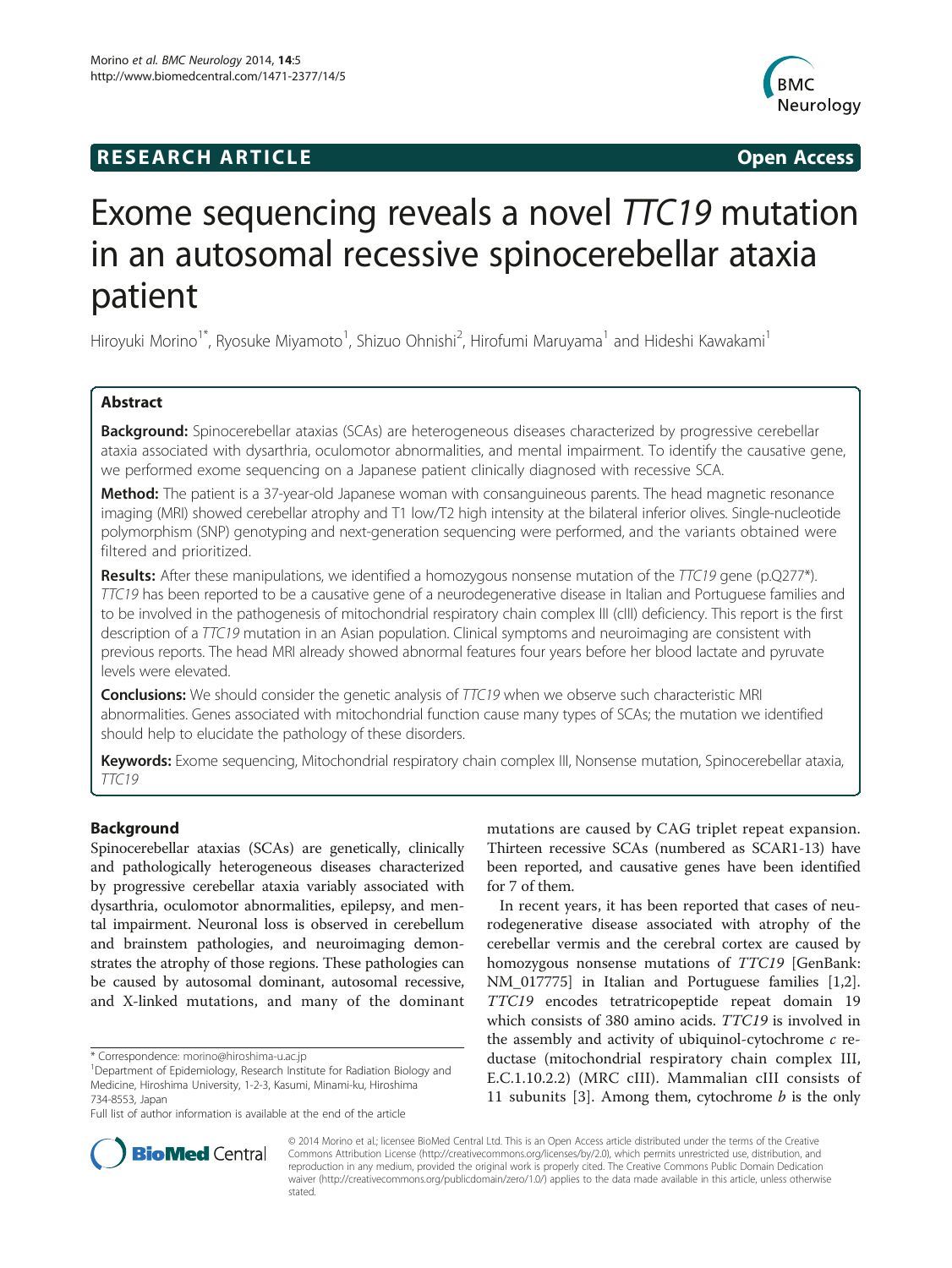<span id="page-1-0"></span>gene encoded by mitochondrial DNA; all other subunits are encoded by nuclear DNA. Mutations in BCS1L [[4](#page-4-0)], one of the assembly factors, are involved in most cases of cIII deficiency. According to the report mentioned above [[1\]](#page-4-0), the TTC19 protein is another assembly factor of cIII, and nonsense mutations in its gene cause the functional loss of cIII and, consequently, neurodegenerative disease.

Here, we performed exome sequencing on a patient clinically diagnosed with recessive SCA and identified a novel TTC19 mutation. Her main symptoms were cerebellar ataxia and mental impairment, and magnetic resonance imaging (MRI) results were similar to those described in previous reports [\[1,2](#page-4-0)].

#### Methods

# Patient

We performed exome sequencing on a Japanese woman born to consanguineous parents who were first cousins (Figure 1A). The 37-year-old woman noticed dysarthria at age 31. She exhibited brisk tendon reflex, ataxic gait, severe truncal ataxia, horizontal nystagmus, intellectual impairment, and pes cavus. Head MRI showed cerebellar atrophy and T1 low/T2 high intensity at the bilateral inferior olives at the age of 33 (Figure [2\)](#page-2-0). Her blood lactic acid (14.0 mg/dl, normal range: 3–17 mg/dl) and pyruvic acid levels (0.62 mg/dl, normal range: 0.30-0.94 mg/dl) were normal at the age of 35 but were elevated at the age of 37 (lactic acid: 24.9 mg/dl, pyruvic acid: 1.63 mg/dl). A muscle biopsy was not performed because the patient declined consent. She began to use a wheelchair when she was 34 years old.

#### Identity by descent (IBD)

SNP genotyping was performed using the Genome-Wide Human SNP Array 6.0 (Affymetrix, Santa Clara, CA, USA). Identity by descent (IBD) was calculated using Homozygosity Mapping software [[5\]](#page-4-0).

#### Exome sequencing

Genomic DNA (gDNA) was extracted from the peripheral lymphocytes of the patients. gDNA libraries were prepared using the SeqCap EZ Human Exome Library v2.0 (Roche NimbleGen, Madison, WI, USA). Sequencing was performed with 100-bp paired-end reads on a HiSeq2000 sequencer (Illumina, San Diego, CA, USA). We used BWA (<http://bio-bwa.sourceforge.net/>) [\[6\]](#page-4-0) for alignment and mapping, Samtools (<http://samtools.sourceforge.net/>) [[7\]](#page-4-0) and Picard (<http://picard.sourceforge.net/>) for SAM/ BAM handling, GATK [\(http://www.broadinstitute.org/](http://www.broadinstitute.org/gatk/) [gatk/](http://www.broadinstitute.org/gatk/)) [\[8](#page-4-0)] and Samtools for variant calls, and Annovar ([http://www.openbioinformatics.org/annovar/\)](http://www.openbioinformatics.org/annovar/) [\[9](#page-4-0)] for annotation. Functional predictions due to amino acid changes were estimated using PolyPhen2 [\(http://genetics.](http://genetics.bwh.harvard.edu/pph2/) [bwh.harvard.edu/pph2/\)](http://genetics.bwh.harvard.edu/pph2/) [[10](#page-4-0)], SIFT [\(http://sift.bii.a-star.edu.](http://sift.bii.a-star.edu.sg/) [sg/](http://sift.bii.a-star.edu.sg/)) [[11](#page-4-0)], and Mutation Taster [\(http://www.mutationtaster.](http://www.mutationtaster.org/index.html) [org/index.html](http://www.mutationtaster.org/index.html)) [\[12](#page-4-0)]. We evaluated copy number variants (CNVs) from exome reads using CoNIFER [\(http://conifer.](http://conifer.sourceforge.net/) [sourceforge.net/](http://conifer.sourceforge.net/)) [[13](#page-4-0)]. Control exome sequences were obtained from Japanese patients undergoing exome analysis for diseases other than SCAs. All reported genomic coordinates were in GRCh37/hg19. The identified mutations were validated with a standard polymerase chain reaction (PCR) based amplification followed by sequence analysis with an



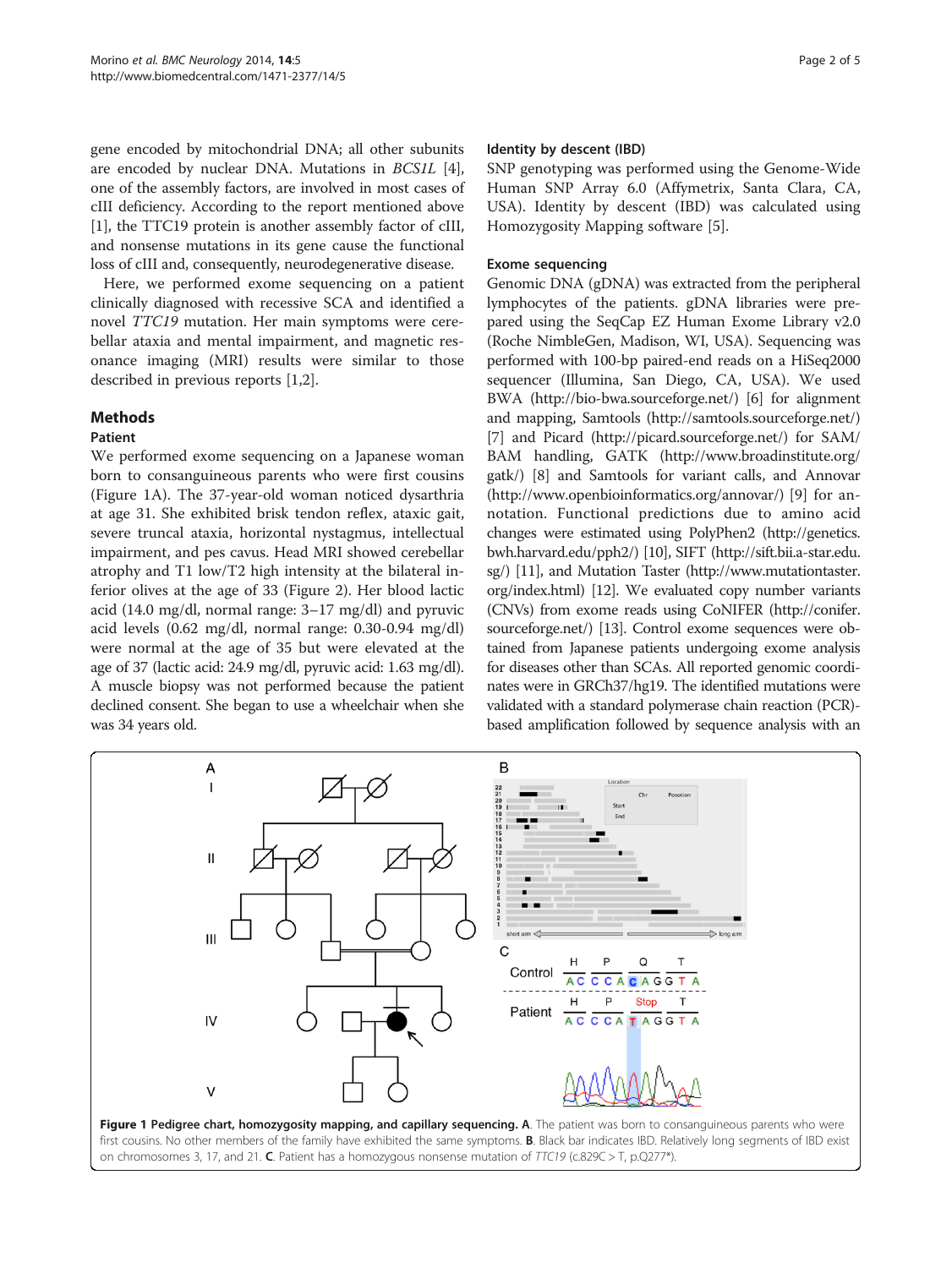<span id="page-2-0"></span>

Applied Biosystems 3130 DNA sequencer (Life Technologies, Carlsbad, CA, USA). Additionally, we enrolled 180 normal Japanese controls without any neurological disorder and screened them for this mutation with the capillary sequencer. The research procedure was approved by the ethics committee of Hiroshima University. All examinations were performed after obtaining written informed consent from the patient and control cohort for publication of this case report and any accompanying images.

# Results

### IBD

The total length of IBD is 136,462,257 bp, and the percentage of IBD is 5.2%. There are 1,283 genes in the IBD regions on the RefSeq database. ATXN3 and PRKCG, causative genes of SCA3 and SCA14 respectively, are located in the IBD regions, but there are no known associated genes with recessive SCAs. Relatively long segments of IBD exist on chromosomes 3, 17, and 21 (Figure [1B](#page-1-0)). IBD analysis was used to subsequently refine the candidates.

### Exome sequencing

The results of the exome sequencing are shown in Table 1. There were 100,134,744 total reads and 90,942,725 mapped reads, and the mean coverage was 90. We obtained 98,277 variants from GATK and Samtools. We used filtering criteria consisting of zygosity, genomic position, function, open databases (dbSNP build 135, 1000 genomes and ESP 5400), regions of IBD, and population-matched controls, which resulted in several sequence variants for each sample. There were no variant candidates in the known causative genes of SCDs. From the results of filtering, 4 candidate mutations were identified in the genes of NPM2, PDLIM2, TTC19 and ZSCAN4 (Additional file [1:](#page-3-0) Table S1). One of these mutations was a homozygous nonsense mutation of the TTC19 gene (GenBank: NM\_017775:c.829C > T, p.Q277\*), which was the most likely candidate to cause SCAs. The presence of this mutation was confirmed using capillary sequencing (Figure [1C](#page-1-0)). This TTC19 mutation was identified in a heterozygous state in one of the 145 population-matched disease control samples but not in the 180 normal control samples. The heterozygous sample was an odontopathy patient without any neurological deficit, and the CNV data indicated no deletions or duplications of the TTC19 gene.

### **Discussion**

This report describes a *TTC19* mutation causing ataxia and metal impairment in an Asian population. According to the previous reports, all patients harbored homozygous nonsense mutations in TTC19, and head MRI showed characteristic findings including cerebellar atrophy and abnormal intensity at the bilateral inferior olives [[1,2\]](#page-4-0). Our patient had a novel homozygous nonsense mutation of TTC19, and head MRI were quite similar to those previously reported. The TTC19 protein is an assembly factor of MRC cIII, which transfers electrons from coenzyme Q to cytochrome c. TTC19 mutations

### Table 1 Result of exome sequencing

| Sequencing data          |             |
|--------------------------|-------------|
| Total reads              | 100,134,744 |
| Mapped reads             | 90,942,725  |
| Mean coverage            | 90          |
| Variant                  |             |
| Total                    | 98,277      |
| Not found in public DBs  | 8,699       |
| AA substitution          | 873         |
| Homozygote               | 76          |
| Not found in in-house DB | 20          |
| <b>IBD</b>               | 4           |
| Nonsense                 | 1           |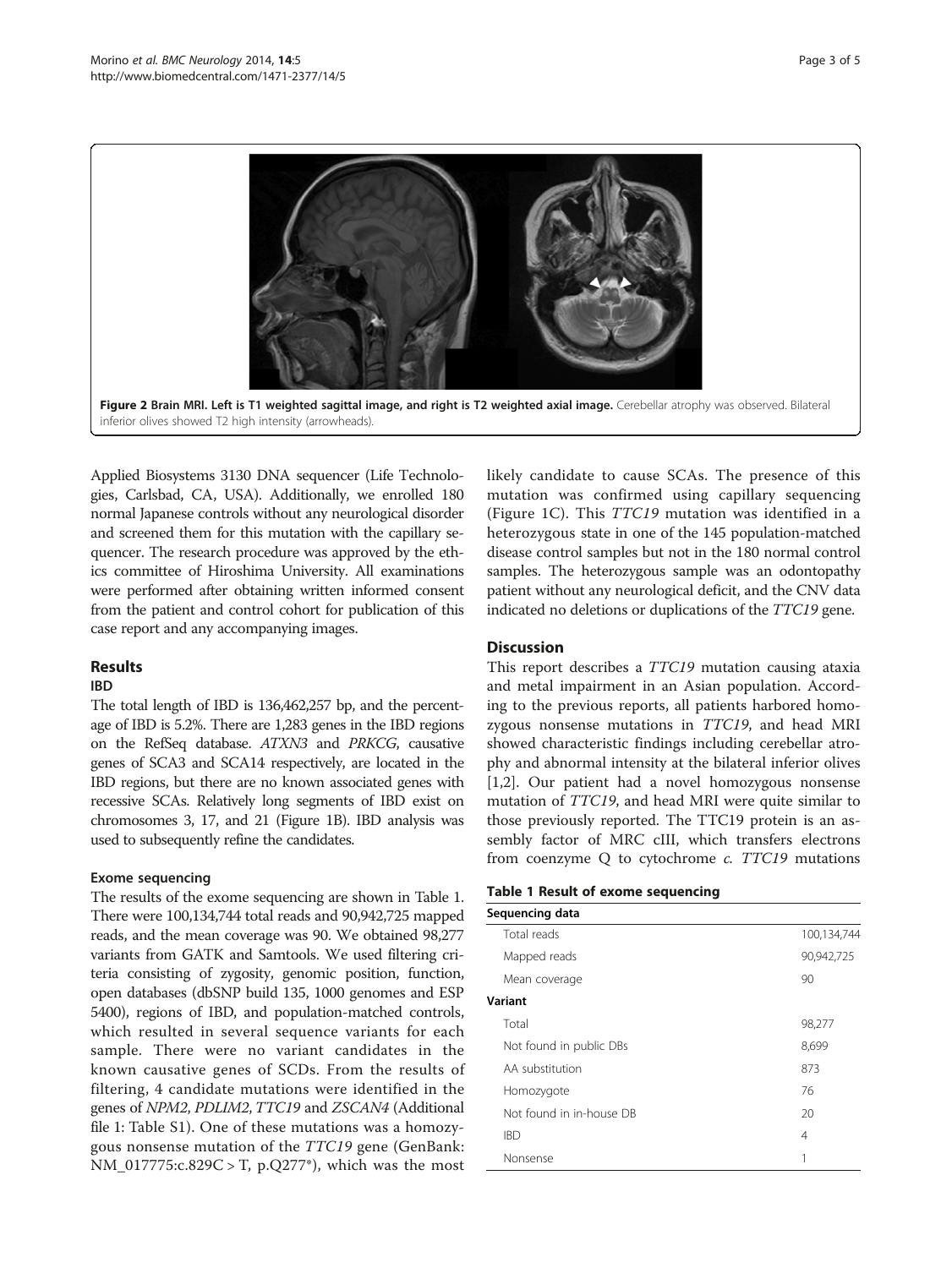<span id="page-3-0"></span>lead to mitochondrial dysfunction, which causes increased levels of blood lactic acid. Simultaneously, magnetic resonance spectroscopy shows a lactic peak [\[1](#page-4-0)]. While the patient's head MRI revealed abnormal features, her blood lactic acid and pyruvic acid levels were normal. However, these acid levels were elevated 6 years after the disease onset. One should consider mitochondrial abnormality and perform genetic analysis when observing such MRI characteristics. In the previous studies, no TTC19 protein was detected and the TTC19 transcript level was markedly reduced in samples with TTC19 mutations [\[1,2\]](#page-4-0). However, further analysis could not be performed because we could not obtain any additional clinical specimens from the patient other than gDNA.

We identified one heterozygote for this mutation in control samples. This result indicates an allele frequency of 0.14%, but this mutation was not included in public SNP databases such as dbSNP and 1000 genomes. Therefore, the actual frequency of the mutation is even lower, which does not rule out the possibility that the mutation is a cause of recessive inheritance of the symptoms observed in the patient.

Neurodegeneration caused by mutations of TTC19 are classified as mitochondrial complex III deficiencies (MC3DNs), including MC3DN1 [MIM:124000] [[4](#page-4-0)], which is associated with compound heterozygous or homozygous mutations of the BCS1L gene. Clinical symptoms of MC3DN are varied, but in reports on mutations of TTC19, many cases exhibit neurological disorders in adulthood, and some cases present both hemiplegia and cerebellar ataxia. Pyramidal signs were not observed in our case, but intellectual dysfunction was observed. As shown in previous reports, TTC19 p.Q173Rfs\*4, p.L219\* [\[1\]](#page-4-0) and p.A200Afs\*8 [\[2\]](#page-4-0) are located between the first and the second TPR domains, but p.Q277\*, the novel substitution we identified is located between the second and third domains, accordingly deleting half of the TPR domains. Notably, all these mutations are nonsense mutations. Clinical symptoms were mild compared with the symptoms from previously reported cases, but determining whether mutations are associated with clinical symptoms may require a longer observation of our patient's clinical course and the accumulation of more cases.

Regarding other variant candidates, the NPM2 variant was predicted as benign by PolyPhen-2, Mutation Taster, and SIFT; the ZSCAN4 variant was predicted as damaging only by SIFT. Thus, it is unlikely that NPM2 or ZSCAN4 is the causative mutation. The PDLIM2 variant was predicted as disease causing by Mutation Taster and SIFT. However, it is unlikely that PDLIM2 is the cause of SCA because PDLIM2 is expressed at low levels in the brain and is speculated to be associated with the inflammatory response of T helper 17 cells [[14](#page-4-0),[15](#page-4-0)].

Several studies have implicated mutations in genes involved in mitochondrial function as a cause of SCAs [[16\]](#page-4-0). For example, coenzyme Q10 deficiencies are known as diseases that lead to ataxia associated with MRC dysfunction. Thus far, there have been 6 subtypes of coenzyme Q10 deficiencies, including COQ10D4 [MIM:612016], which is also referred to as SCAR9 and is caused by homozygous or compound heterozygous mutations in CABC1 [[17](#page-4-0)]. In addition to cerebellar ataxia, coenzyme Q10 deficiencies show hypotonia, epilepsy, and muscular symptoms. Thus, mutations in the genes causing mitochondrial dysfunction show broad spectrum of clinical outcome.

#### Conclusions

In conclusion, using exome sequencing, we identified a new TTC19 mutation that is the cause of an autosomal recessive SCA. Notably, our case showed abnormal MRI findings before we detected a metabolic disorder. Genes associated with mitochondrial function cause many types of SCAs, and we should consider the genetic analysis of mitochondria-related genes when observing such characteristic clinical features including MRI abnormalities.

# Additional file

[Additional file 1: Table S1.](http://www.biomedcentral.com/content/supplementary/1471-2377-14-5-S1.xlsx) Candidate SNPs after variant filtering.

#### Competing interests

Dr. Morino, Dr. Miyamoto, Dr. Ohnishi, Dr. Maruyama and Dr. Kawakami report no conflicts of interest.

#### Authors' contributions

HMo contributed substantially to conception and design, the acquisition of data, the analysis and interpretation of data, and the drafting of the article. RM participated in the acquisition of data, as well as the analysis and interpretation of the data. SO participated in the acquisition of samples and clinical data. HMa substantially contributed to conception and design, drafting the article, and the acquisition of funding. HK substantially contributed to conception and design, the acquisition of data, the acquisition of funding, and general supervision of the research group. All authors critically revised the article for important intellectual contents, and approved the final manuscript.

#### Acknowledgements

This work was supported in part by the Funding Program for Next Generation World-Leading Researchers from the Cabinet Office of the Government of Japan (HMa), a Grant-in-Aid for Scientific Research on Innovative Areas (Brain Environment) from the Ministry of Education, Science, Sports and Culture of Japan (HK), and a Grant-in-Aid from the Research Committee of CNS Degenerative Diseases from the Ministry of Health, Labour and Welfare of Japan (HK).

#### Author details

<sup>1</sup>Department of Epidemiology, Research Institute for Radiation Biology and Medicine, Hiroshima University, 1-2-3, Kasumi, Minami-ku, Hiroshima 734-8553, Japan. <sup>2</sup>Department of Neurology, Tanabe Neurological Hospital, Fujiidera, Osaka, Japan.

#### Received: 6 September 2013 Accepted: 2 January 2014 Published: 7 January 2014